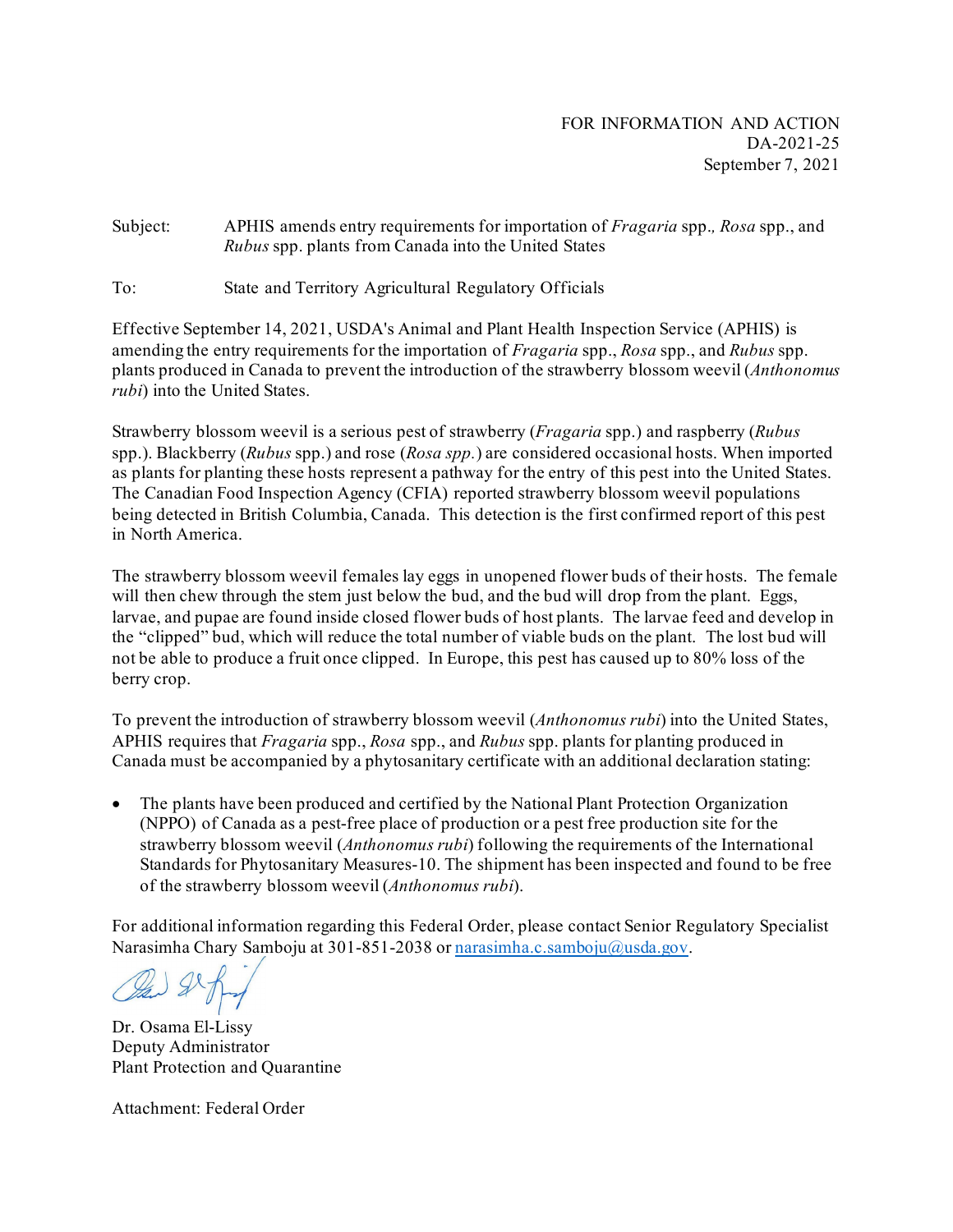## **United States Department of Agriculture Animal Plant Health Inspection Service Plant Protection and Quarantine**

## **Federal Order**

## *APHIS amends requirements for Fragaria spp., Rosa spp., and Rubus spp. plants for planting from Canada into the United States to prevent the entry of the strawberry blossom weevil (Anthonomus rubi).*

## DA-2021-25

September 7, 2021

Effective September 14, 2021, USDA's Animal and Plant Health Inspection Service (APHIS) is revising the import entry requirements for *Fragaria* spp., *Rosa* spp., and *Rubus* spp. plants produced in Canada to prevent the introduction of the strawberry blossom weevil (*Anthonomus rubi*) into the United States.

*Anthonomus rubi* (*A. rubi*) is a pest of strawberry (*Fragaria* spp.) and raspberry (*Rubus* spp.). Blackberry (*Rubus* spp.) and rose (*Rosa spp.*) are considered occasional hosts. These hosts imported as plants for planting represent a pathway for introduction of this pest into the United States. Strawberry blossom weevil was first reported to APHIS in September 2020 by the Canadian Food Inspection Agency (CFIA). CFIA detected established *A. rubi* populations in British Columbia, Canada. This is the first confirmed report of this pest in North America.

The strawberry blossom weevil females lay eggs in unopened flower buds of their hosts. The female will then chew through the stem just below the bud, and the bud will drop from the plant. Eggs, larvae, and pupae are found inside closed flower buds of host plants. The larvae feed and develop in the "clipped" bud, which will reduce the total number of viable buds on the plant. The lost bud will not be able to produce a fruit once clipped. In Europe, this pest has caused up to 80% loss of the berry crop.

Current regulations require *Rubus* spp. plants from Canada to be imported into the United States with an import permit and a phytosanitary certificate to declare that plants have been inspected and are free of *Rubus* stunt phytoplasma, or the plants must enter through the APHIS Postentry Quarantine program. *Fragaria* spp. and *Rosa* spp. plants for planting from Canada require a phytosanitary certificate if not produced through the United States-Canada Greenhouse Grown Plant Certification Program (GCP) or the Canadian Nursery Certification Program (CNCP).

This Federal Order modifies the entry requirements for *Fragaria* spp., *Rosa* spp., and *Rubus* spp. plants for planting from Canada. *Fragaria* spp. and *Rosa* spp. plants for planting from Canada imported under the GCP and the CNCP will be allowed only after implementation of the pest module for *Anthonomus rubi.*